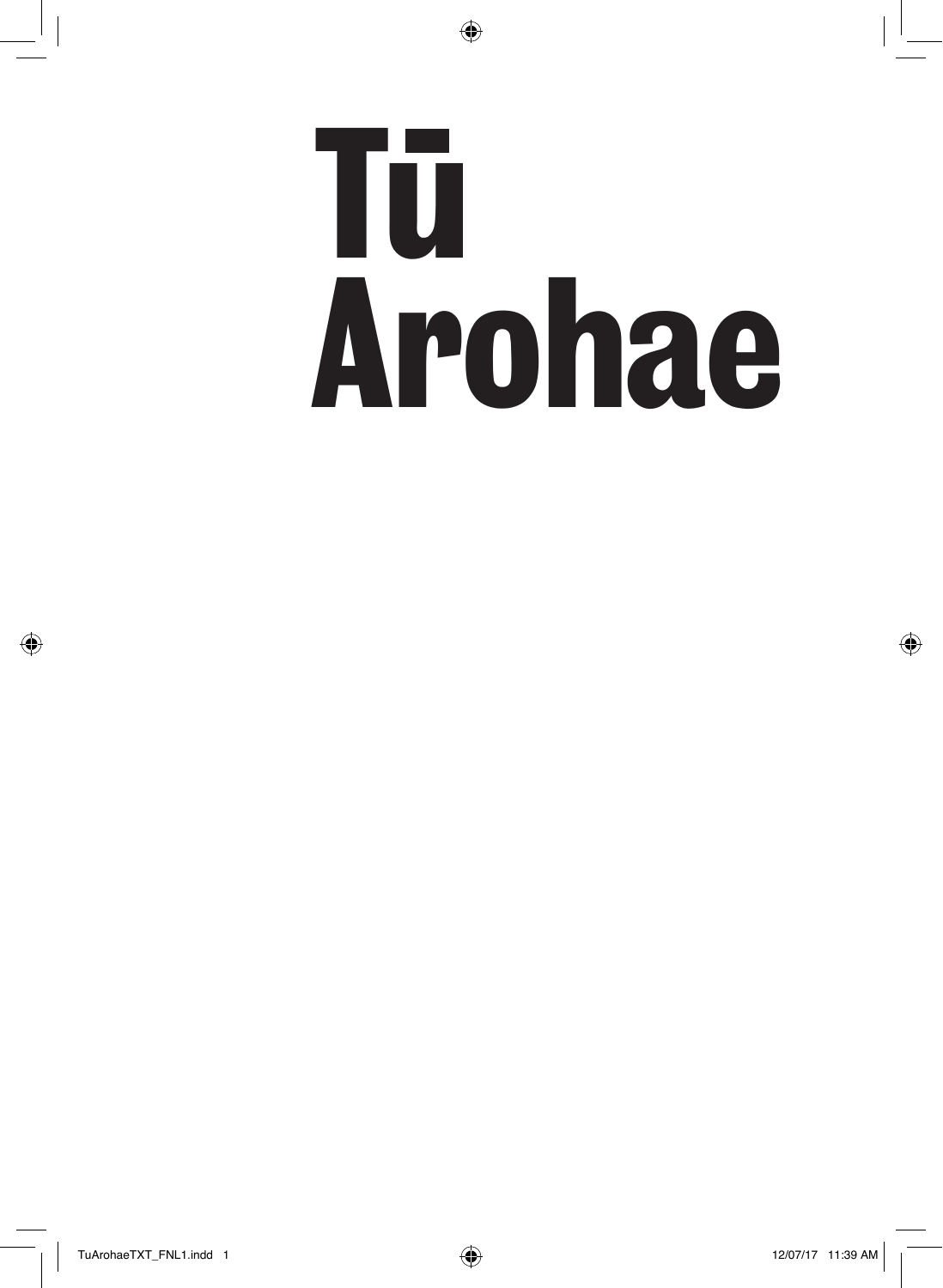## **Arohae Tu Interdisciplinary Critical Thinking**

◈

### **WILLIAM FISH AND STEPHEN DUFFIN**



◈

♠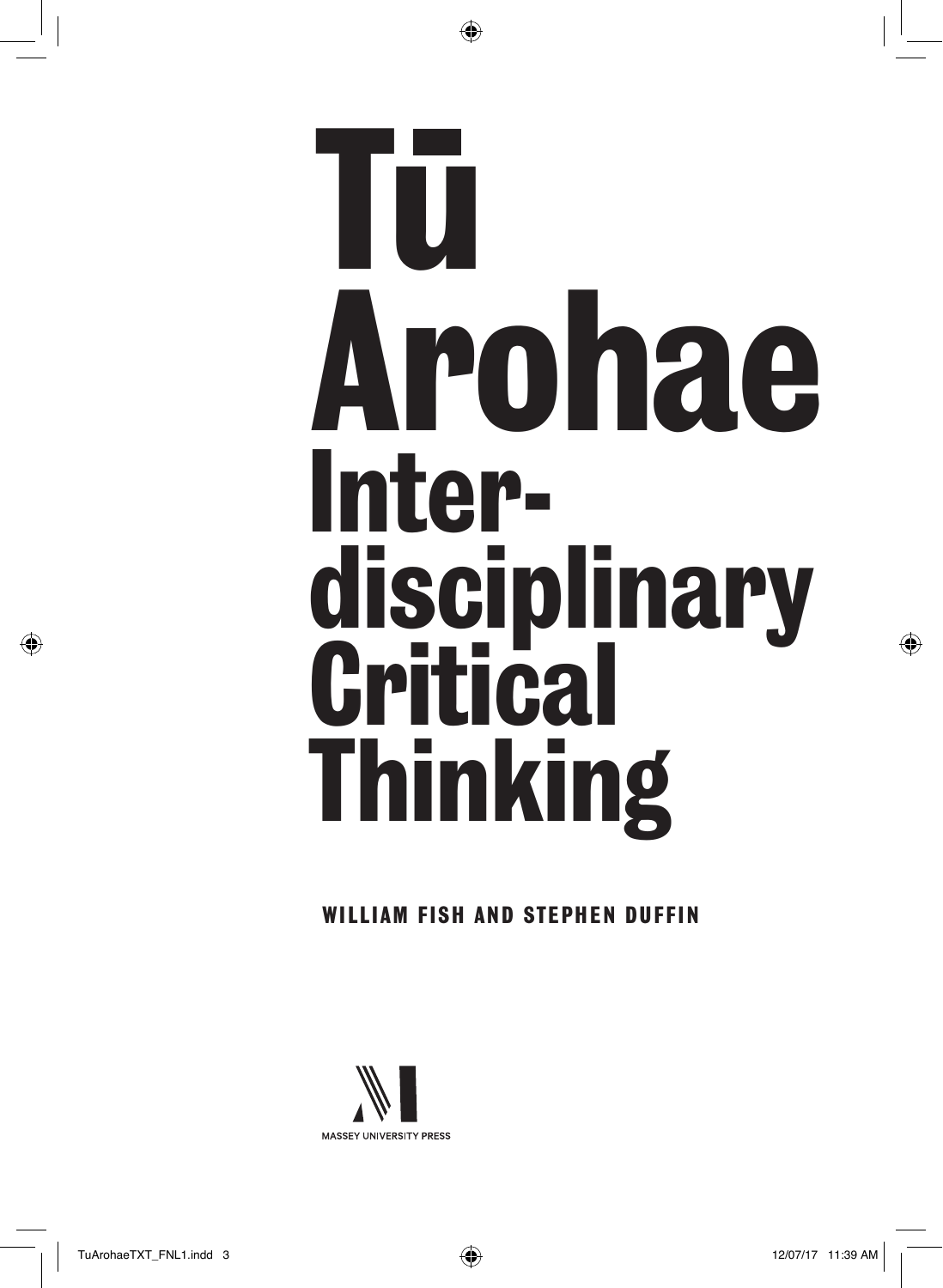

79

◈

◈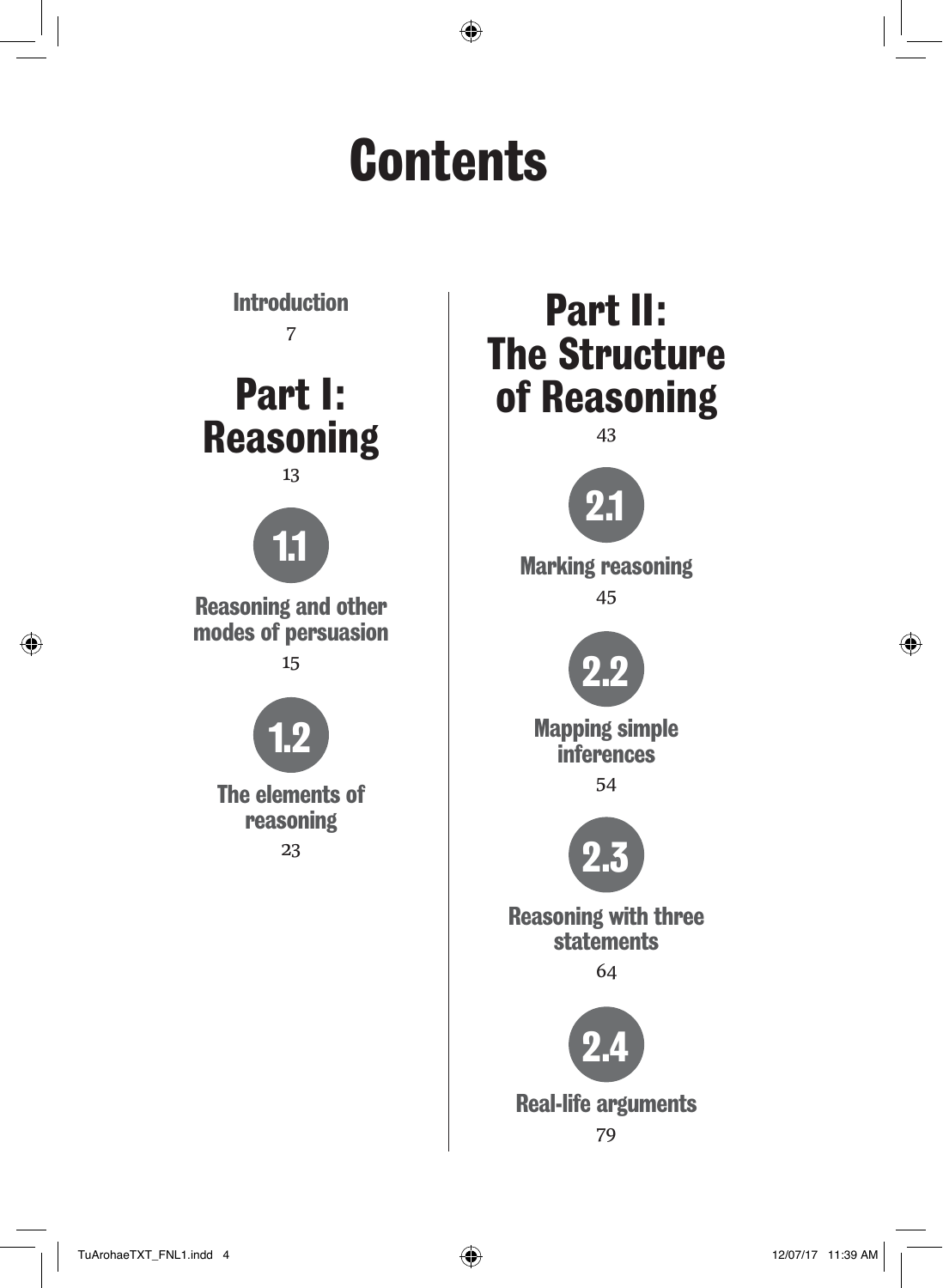

◈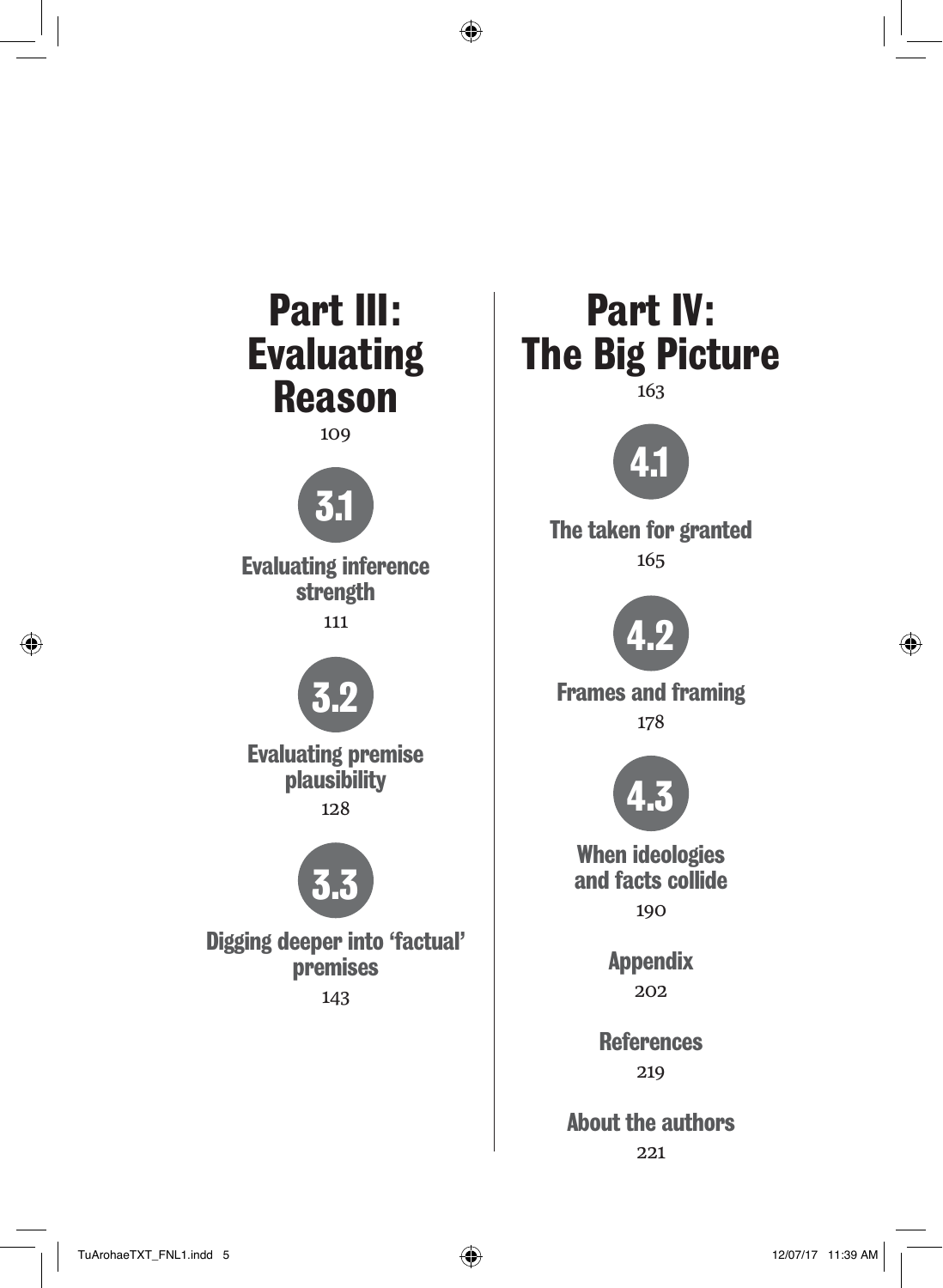### **Introduction**

◈

In 2015, the College of Humanities and Social Sciences at Massey<br>University made the decision to institute a new core curriculum<br>for all students enrolled in its Bachelor of Arts qualification. Part<br>of the rationale for th n 2015, the College of Humanities and Social Sciences at Massey University made the decision to institute a new core curriculum for all students enrolled in its Bachelor of Arts qualification. Part of the rationale for this decision was to ensure that all students who graduate with a BA from Massey University possess a suite their university course, but also throughout their subsequent careers. In light of the value that employers place on critical thinking skills, the college included a dedicated critical thinking paper in the new core curriculum. Later that year, the two of us took on the task of developing this paper  $-$  Bill serving as overall coordinator of the paper, and Steve as lecturer in charge of both the internal Manawatū and Distance offerings.

Although Steve had for a number of years taught a critical thinking paper that was housed in the philosophy programme, developing this course required us to take a fresh look at what we were going to teach. Not only did the paper have to develop foundational critical thinking skills that would be useful in both academic and vocational contexts,

**7**

◈

◈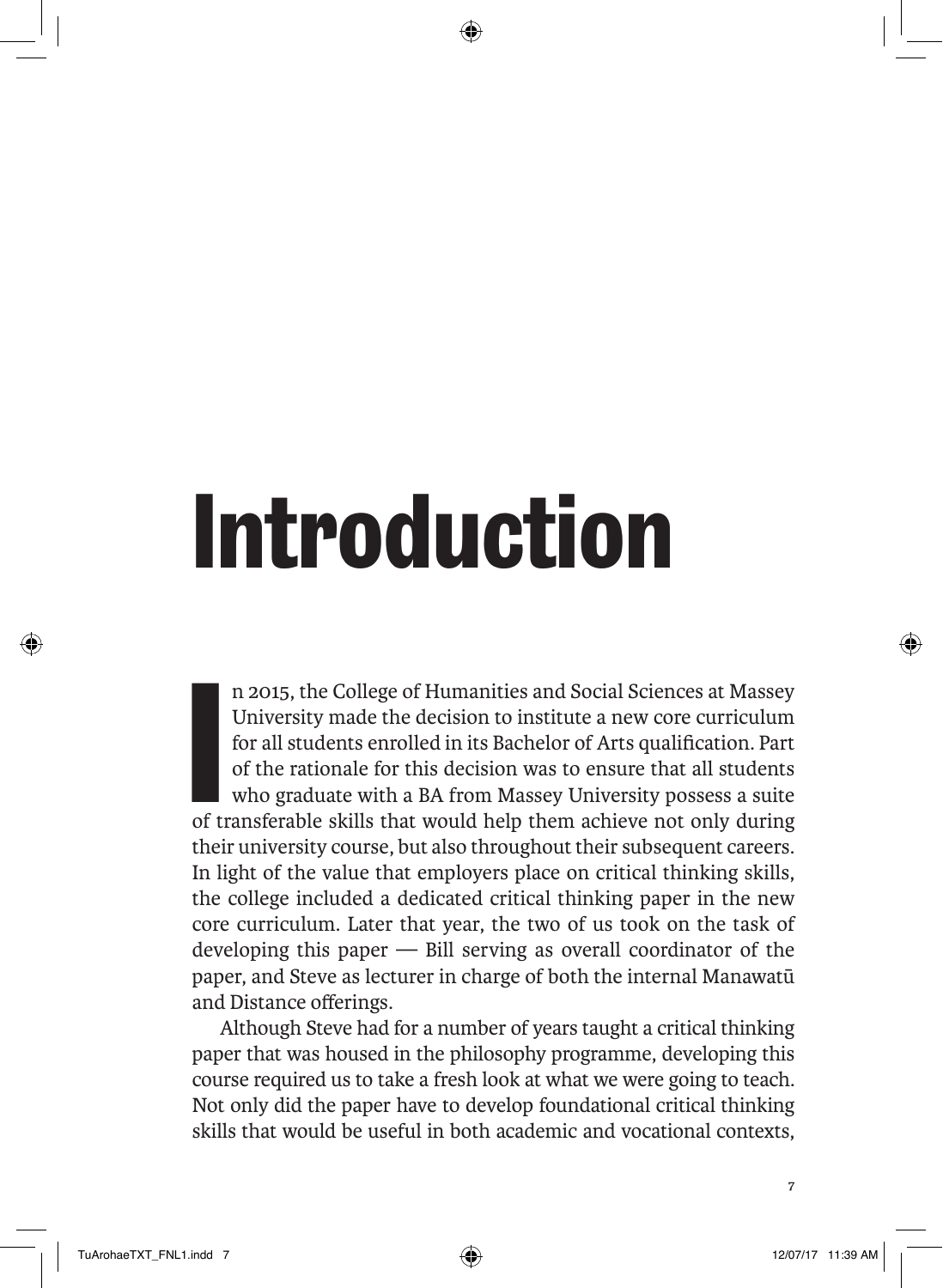### **Tu Arohae**

it also had to do so in a way that would feel connected to the studies of all BA students, no matter which of the 25 or so majors they might be taking. Numerous colleagues from across the college helped us to understand the many different connotations that the notion of critical thinking had in humanities and social science disciplines. We would like to thank all of our colleagues who contributed to this process — in particular: Bill Angus, Glenn Banks, Emily Beausoleil, Andrew Brown, Tony Carusi, Stephen Chadwick, Ross Flett, Marg Forster, Hannah Gerard, Beth Greener, France Grenaudier-Klijn, John Griffiths, Gerald Harrison, Rand Hazou, Jim Henman, Simon Herbert, Stephen Hill, Nick Holm, Kat Holt, Ian Huffer, Rebecca James, Andrew Jamieson, Darryn Joseph, John Matthewson, Peter Meihana, Negar Partow, Peter Petrucci, Russell Prince, James Richardson, Adriane Rini, Linda Rowan, Gina Salapata, Vanessa Schouten, Richard Shaw, Gillian Skyrme, Paul Spoonley, Philip Steer, Rochelle Stewart-Withers, Sy Taffel, Veronica Tawhai, Kerry Taylor, Elspeth Tilley, Christopher van der Krogt, Bryan Walpert, Krystal Te Rina Warren, Krushil Watene and Geoff Watson. Nicola Legat at Massey University Press and editor Matt Turner also read complete versions of the manuscript and offered extremely valuable and detailed comments and suggestions. If we have missed anybody, please accept our apologies and trust that it is due to a failure of memory on our part, rather than a lack of gratitude.

 $\bigoplus$ 

The result of this process was a new, interdisciplinary critical thinking paper that is not only significantly different to the paper that we had offered in the past, but also, we believe, superior. To make this new way of approaching critical thinking available to the widest audience possible, we decided to write a book based on what we learned. We hope you enjoy reading it as much as we enjoyed developing it.

William Fish and Stephen Duffin October 2017

◈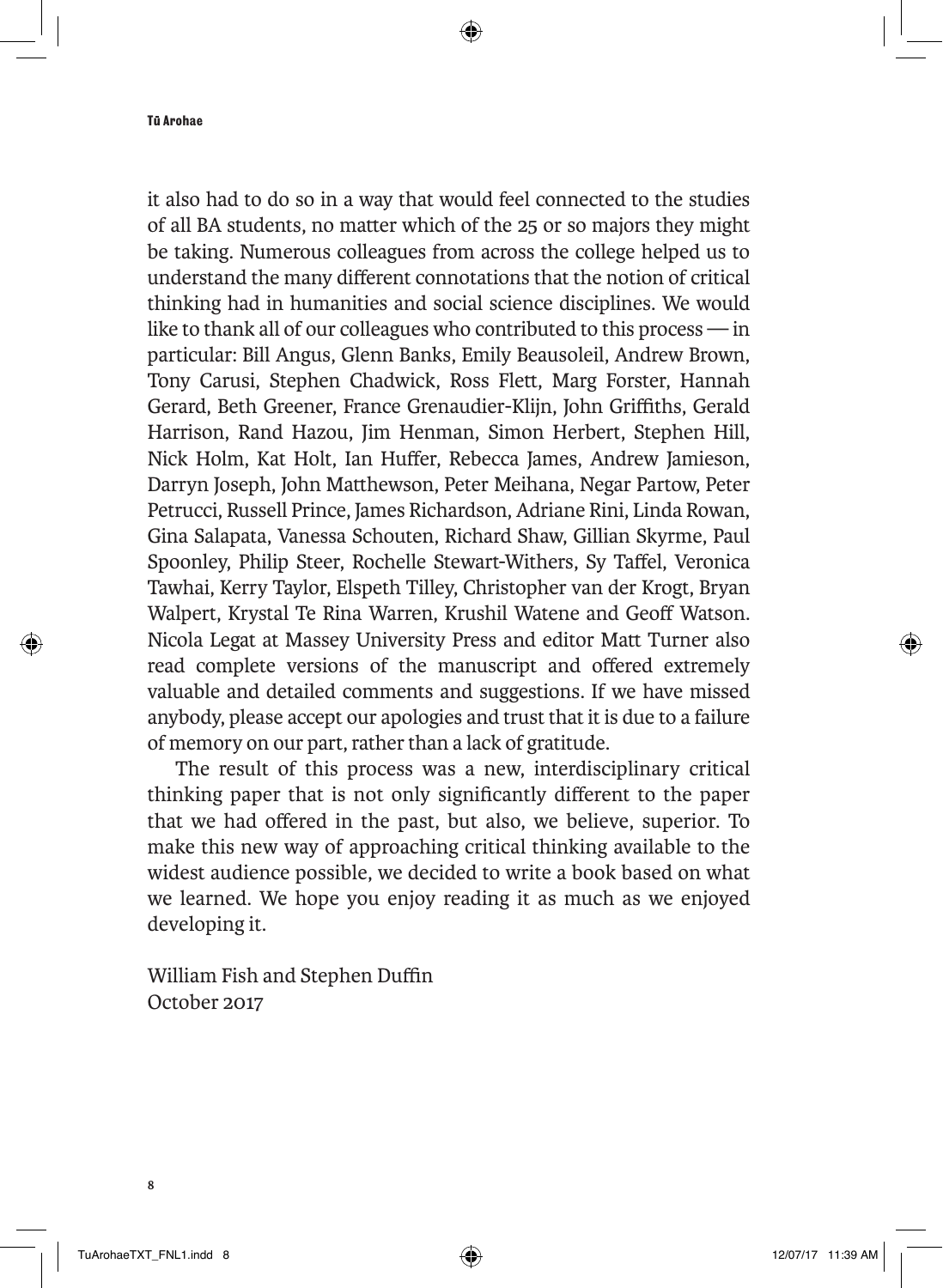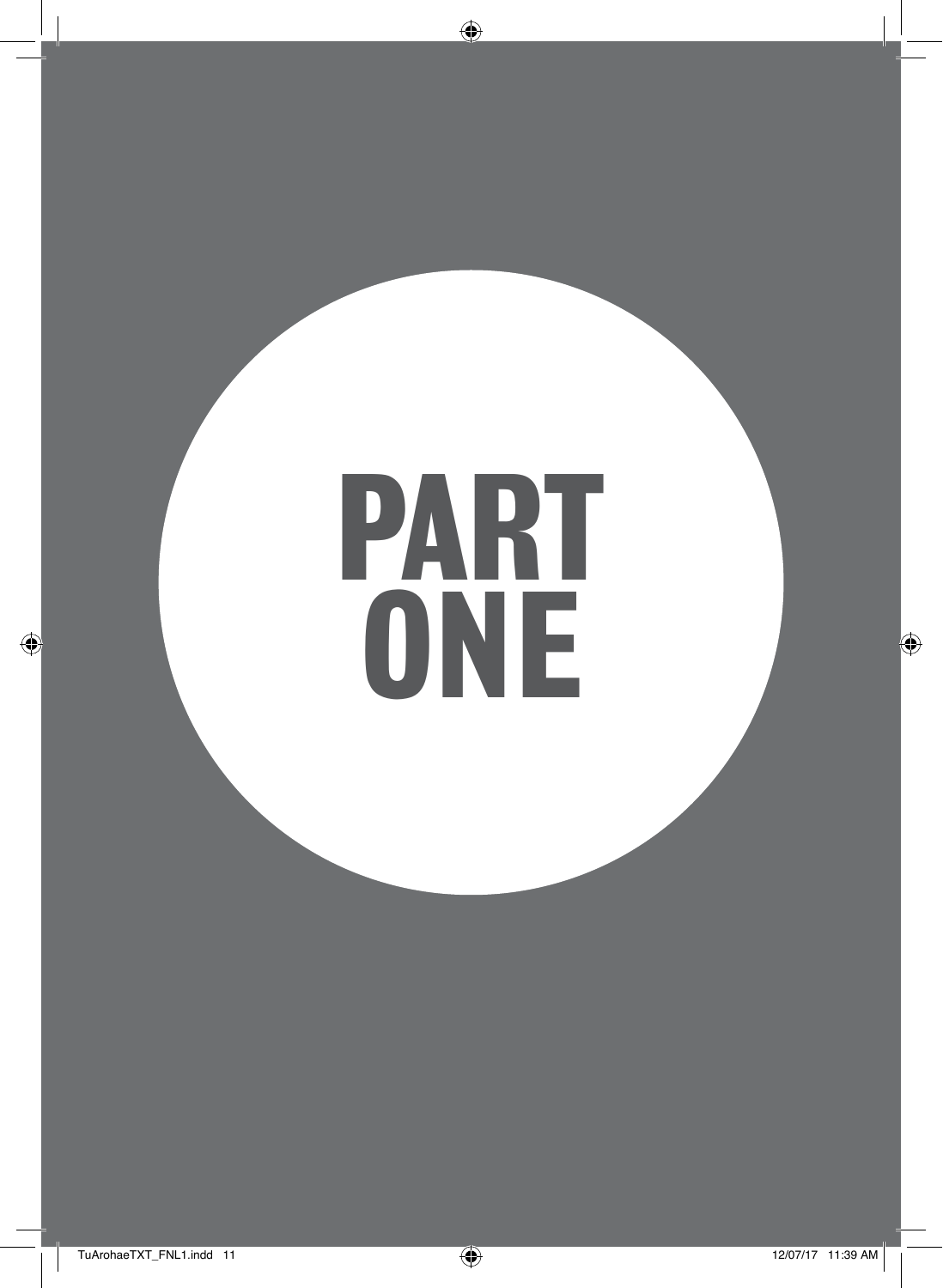### **Reasoning**

**The allowable should be allowed into your should be allowed into your country.<br>
<b>The allowed into your country.**<br> **The allowed into your country.**<br> **The allowed into your country.** hroughout your life, people will try to convince you of a mindboggling array of things, from the mundane — which brand of fabric softener to buy, what movies to see, where to go on holiday — to the critical — which school to send your kids to, which governments should be overthrown, what kinds of

⊕

In many of these cases, people will try to persuade you to do something or believe something by providing you with reasons to do/ believe it. So should you be persuaded? Should you find the reasons they give compelling?

These are important questions, and questions that we ask ourselves — whether we realise it or not — every day of our lives. Given this, everyone can benefit from equipping themselves with a set of precision tools that can be used when called upon to evaluate reasoning. That is why we wrote this book: to give you a criticalthinking tool box that will be useful in day-to-day life, in academic study (no matter what the discipline), and in the workplace (no matter what the job).

◈